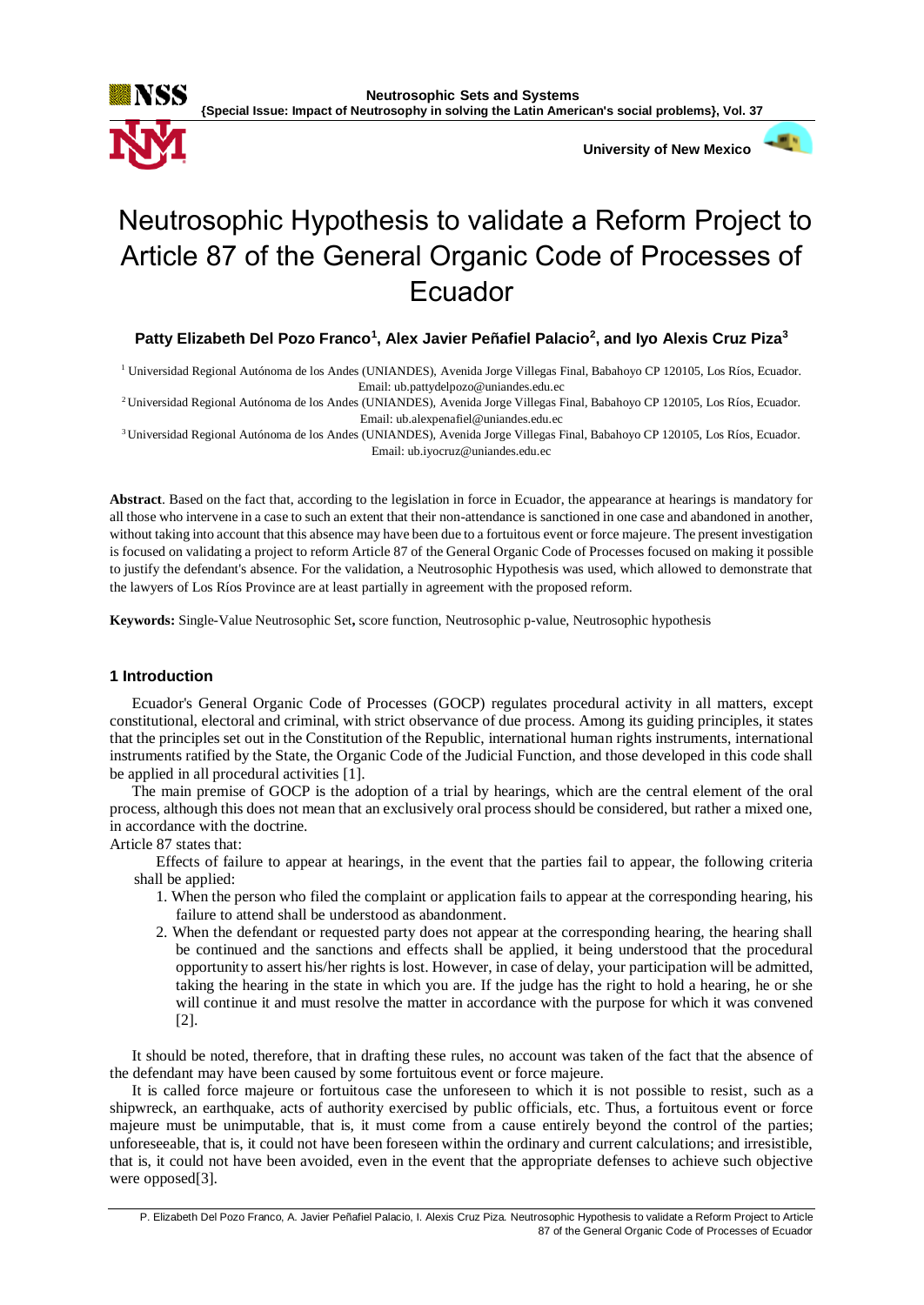Force majeure or cause majeure, or in Latin vis maior, is a fact that cannot be avoided and neither can it be foreseen. It is of great importance, in law, when establishing liability for damages.

When speaking of a fortuitous case, it is indicated that it is an unforeseen event, something that cannot be avoided. On the other hand, when force majeure is mentioned, it is said that the obligations that were foreseen cannot be fulfilled.

The case of force majeure begins in Roman law. The Romans understood by fortuitous case to mean any event that the human mind could not foresee or that could not be resisted, such as floods, enemy incursions, or fires [4].

The force majeure clause is common in contracts, and serves to cover possibilities beyond the control of the parties such as natural disasters, wars, etc. In international law, force majeure refers to a force that is impossible to avoid or foresee, beyond the control of a State, and which makes it impossible to comply with an international obligation [3].

Its interpretation is very important, because there are many cases that are on the borderline between force majeure and acts of God (such as strikes that prevent the provision of services).

In legal matters, it is very common to use the words force majeure and the responsibility that they produce, the consequences that may lead to legal responsibilities within a process [5, 6].

The sign of abandonment has been evident since Roman times. The Judge, at that time called a Magistrate, decided that the process was concluded when the procedure was finished, which did not affect the actor to present again the same cause for the same action.

Currently, a legal case is declared abandoned as long as there has been no movement within the instance, or no management of it, by either party, accuser or defendant. The abandonment is produced by stopping following the process or also by giving up the process, this produces a definitive separation of the instance. Therefore, procedural abandonment is a way of extinguishing the action within a process by not giving it the procedural momentum when there is inactivity in the procedural acts after a certain period of time has elapsed.

Two elements can be distinguished in abandonment [6]:

Subjective element: the parties are taken into account, which may be natural or legal persons who bring the suit (the actors) against other natural or legal persons (defendants). When the actor does not pursue the case, it is declared abandoned, and the same applies to the defendant. If none of the parties promotes the process as stated by the law, it is logical that the judge will declare the abandonment of it and will not be able to continue with the lawsuit.

Objective element: currently, GOCP states that eighty days must pass for a lawsuit to be declared abandoned, and once the case is declared abandoned, a lawsuit cannot be filed with the same action.

When analyzing the legislation in force in Latin American countries in this regard, we found that in several of them the defendant is able to justify his non-attendance [7].

For example, in Uruguay, Article 310.2 of the General Organic Code of Processes states that if the petitioner does not appear at the hearing, he will be considered to have desisted from it and will be punished with costs, but if he justifies his inability to attend due to unforeseen circumstances or force majeure, he will be suspended for one time only [8].

The Bolivian legislation states in its Procedural Code that if the defendant cannot attend the hearing, he will justify and will only be accepted for one time the non-attendance of the hearing, but he will have to justify with a reason if it is due to a fortuitous case or force majeure. Section II of this chapter of the Procedural Code sets out the steps to be taken to justify the defendant's failure to attend the hearing, presenting documentary evidence that specifically specifies the cause [9].

From this point, it can be concluded that the possibility of justifying non-attendance in order to avoid a penalty may be a guarantee for the person who will be affected by the penalty, which is consistent with the right to due process that must be observed in judicial and administrative proceedings. It is obvious that in procedural matters whoever asserts a claim or an exception or a relevant circumstance in the process from which legal consequences are derived is obliged to provide the corresponding evidence. By virtue of this, such obligation is contracted to summarily prove facts that are true, constituting a fortuitous case or a force majeure that merit the excuse.

However, in Ecuador, according to the current legislation, the appearance to the hearings is mandatory for all those who intervene in a case to such an extent that their non-attendance will be subject to sanctions in one case and in another be declared a case of abandonment.

For this reason, the objective of this research is to validate a draft reform to Article 87 of the General Organic Code of Processes of Ecuador, which would allow the defendant to justify his non-attendance at the hearing, whether due to an act of God or force majeure, in order to guarantee the constitutional principle of legal security set forth in Article 82 of the Constitution of the Republic [10].

This reform draft consists of incorporating a paragraph into Article 87(2) of GOCP, which states the following  $[2, 11]$ :

The non-attendance of the defendant at the hearing, duly justified for some reason of fortuitous case or force majeure, shall be justified within a period of 72 hours after the hearing.

P. Elizabeth Del Pozo Franco, A. Javier Peñafiel Palacio, I. Alexis Cruz Piza. Neutrosophic Hypothesis to validate a Reform Project to Article 87 of the General Organic Code of Processes of Ecuador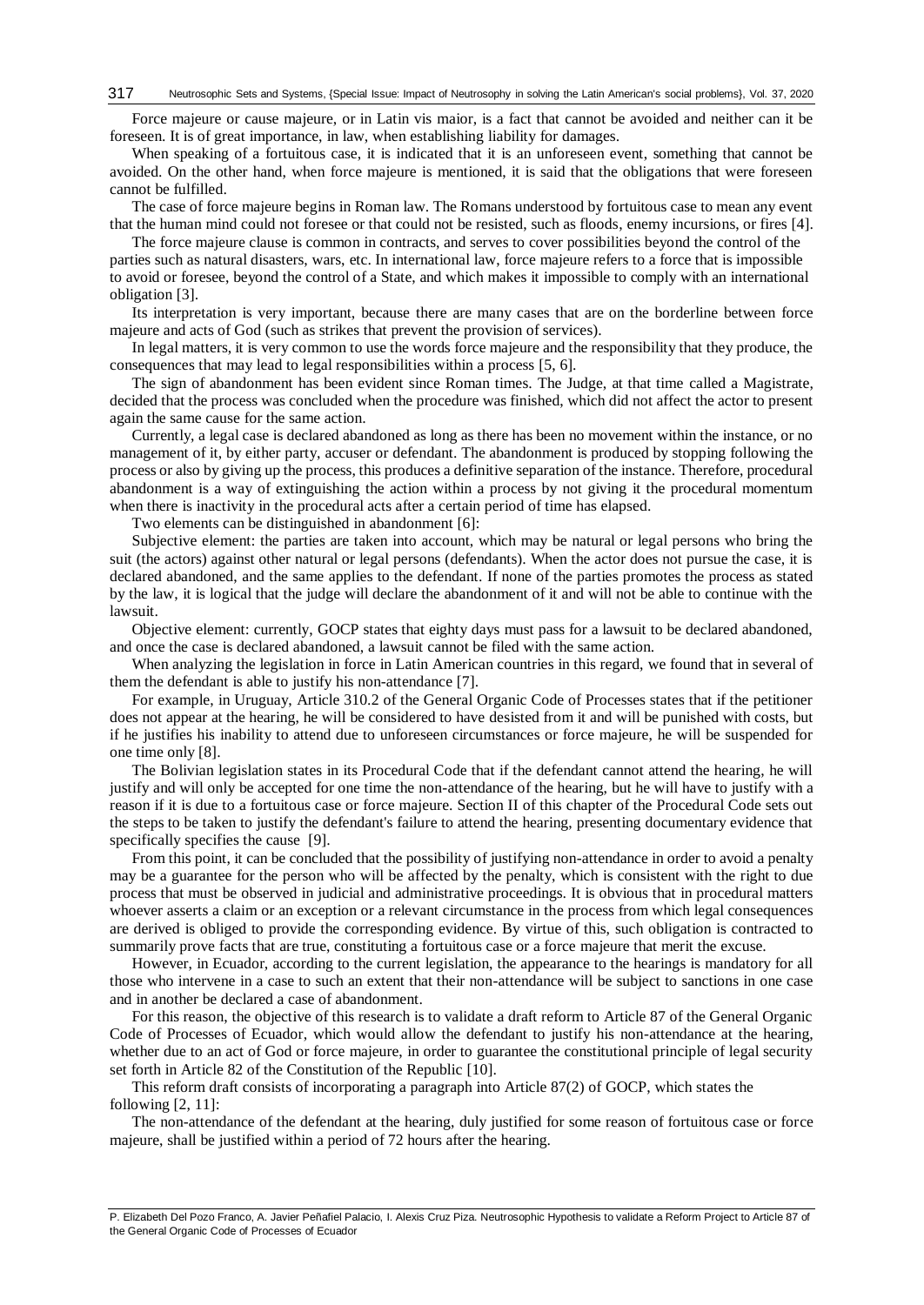#### **2. Neutrosophic Hypothesis**

Paradoxism [12] is a movement based on contradictions in science and literature, supported on excessive use of antitheses, oxymoron, contradictions, and paradoxes. From 1980-2020 hundreds of authors from tens of countries around the globe contributed papers to international paradoxist anthologies[13, 14] . It was founded by Romanian polymath Florentin Smarandache, who then extended it in 1995 to a new branch of philosophy called Neutrosophy, based on opposites and their neutral [15-17]. Neutrosophy movement originated many scientific branches, such as: neutrosophic logic, neutrosophic set, neutrosophic probability, neutrosophic statistics, and so on, with multiple applications in engineering, computer science, medical research etc. [18-22].

In this study, we make use of a neutrosophic hypothesis, where the distinction between the classical (statistical) hypothesis and the neutrosophic one is that in neutrosophic statistics the variables that describe the characteristics of the population are neutrosophic ones (they have indeterminate values or some unknown values, or an inexact amount of terms if the variable is discrete), or for the values we compare at least one of the characteristics of the population is neutrosophic (it is indeterminate, unknown or vague) [23].

A null hypothesis, denoted by NH0, is the affirmation that is initially assumed as true, while the alternative neutrosophic hypothesis, denoted by NHa, is the other hypothesis. When testing NH0 against NHa, there are two possible conclusions: reject NH0 (if the evidence of the sample clearly suggests that NH0 is false), or accept NH0 hypothesis (if the sample does not support the evidence against NH0) [24].

#### **3 Materials and methods**

In order to accomplish the proposed objective, a survey was applied to legal professionals in the Babahoyo Canton, Los Ríos Province. We considered a population of 2818 lawyers of the above mentioned province, registered in the computer system of the Lawyers' Forum, of the Judiciary Council of Ecuador.

The sample size was calculated using the formula for finite population sample calculation:

$$
n = \frac{Z^2 \cdot p \cdot q \cdot N}{Ne^2 + Z^2 \cdot p \cdot q} \tag{1}
$$

The technique of simple random sampling combined with intentional sampling was applied, given the limitations of access to these professionals.

The survey was designed to measure the agreement of the lawyers surveyed with the main elements that support the judicial argument presented in this research, and to validate the proposed reform to Article 87, paragraph 2 of the General Organic Code of Processes.

The instrument applied was designed with the format of statements according to the Likert type surveys, as shown below:

- 1. The Carta Magna explicitly recognizes access to justice as a right.
- 2. A declaration of abandonment plays a defining role in non-criminal hearings because it makes it impossible to bring another lawsuit for the same cause.
- 3. The defendant's right to legal security is being violated by not allowing him to justify his non-attendance at a non-criminal hearing.
- 4. Article 87(2) of the General Organic Code of Processes should be amended to provide for the possibility of justifying the defendant's non-attendance at the hearing, when this is due to an act of God or force majeure.

The respondent was asked to state their position for each statement between "Totally Agree" and "Totally Disagree". To statistically process the survey results, the linguistic terms associated with a set of single-value neutral numbers were used as shown in table 1.

| <b>Linguistic term</b>                               | <b>SVN</b>         |
|------------------------------------------------------|--------------------|
| Strongly agree (SA)                                  | (1, 0, 0)          |
| Agree $(A)$                                          | (0.8, 0.15, 0.20)  |
| Partially agree (PA)                                 | (0.60, 0.35, 0.40) |
| Neither agree or disagree (NAD) $(0.50, 0.50, 0.50)$ |                    |
| Partially Disagree (PD)                              | (0.40, 0.65, 0.60) |
| Disagree $(D)$                                       | (0.20, 0.85, 0.80) |
| Strongly disagree (SD)                               | (0, 1, 1)          |

**Table 1**. Linguistic terms and its SVN associated

Single-value neutrosophic sets (SVNS) [25-27] for the management of undefined and inconsistent information is a relatively new approach based on Neutrosophy.

Neutrosophy is a mathematical theory developed by Florentin Smarandache to deal with indetermination. It has been the basis for the development of new methods to handle indeterminate and inconsistent information such

P. Elizabeth Del Pozo Franco, A. Javier Peñafiel Palacio, I. Alexis Cruz Piza. Neutrosophic Hypothesis to validate a Reform Project to Article 87 of the General Organic Code of Processes of Ecuador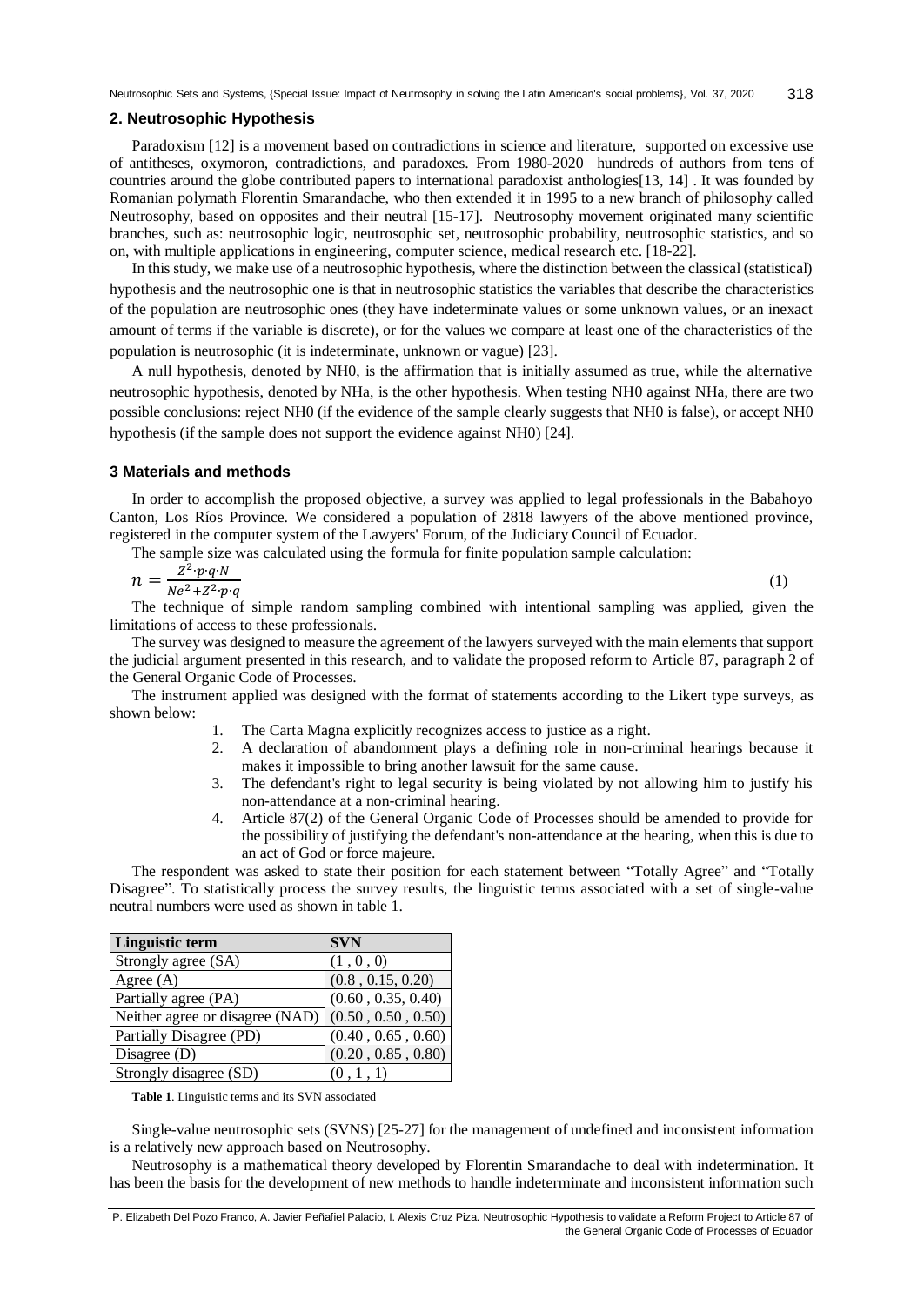as neutrosophic sets and neutrosophic logic and, especially, in decision-making problems.

The truth value in the neutrosophic set is defines as follows [27]:

Let *N* be a set defined as:  $N = \{(T, I, F): T, F, I \subseteq [0,1]\}$ , a neutrosophic valuation *n* is a mapping of the set of propositional formulas, that is, for each *p* statement we have  $v(p) = (T, I, F)$ .

The single-value neutrosophic set (SVNS) [5] is a special case of a neutrosophic set, it was developed with the aim of facilitating real-world applications of neutrosophic sets and theoretical set operators.

A single-valued neutrosophic set (SVNS)[27] *A* in *X* is characterized by truth  $T_A(x)$ , indeterminacy  $I_A(x)$ , and falsehood  $F_A(x)$ , membership functions. For each point *x* in *X*, there are  $T_A(x)$ ,  $I_A(x)$ ,  $F_A(x) \in [0,1]$  and  $0 \le T_A(x), I_A(x), F_A(x) \le 3.$ 

*A* is denoted by  $\{A = [x, T_A(x), I_A(x), F_A(x)] \mid x \in X\}$ .

A single-value neutrosophic number (SVN number) allows the use of linguistic variables [28]. To convert the SVNs into crisp numbers, a scoring function was applied [29]. For each statement in the

survey:  $p(x) = 2 + T(x) + I(x) + F(x)$  (2) In the case of this research, the scoring function can be expressed as  $p(x)_{s} = 2 + T(x)_{s} + I(x)_{s} + F(x)_{s}$ (3)

Where:

 $\hat{x}$  is the number of the respondents,

 $s$  is the number of the statements

and  $p(x)$ <sub>s</sub> is the score function value of the respondent x for the stamen s.

The average value of the score function was then calculated using the formula:

 $\bar{p}(s) = \frac{\sum_{x=1}^{47} p(x)_s}{47}$ 47 (4) Where:

 $\bar{p}(s)$  is the score function average of the statement s

Degrees of agreement were assigned for each of the 7 intervals into which the range (between 0 and 3) of the average score function was divided, see Table 2.

| <b>Agreement degree</b>   | <b>Interval</b>               |  |
|---------------------------|-------------------------------|--|
| Strongly agree            | $2.57 < \bar{p}(s) \leq 3$    |  |
| Agree                     | $2.14 < \bar{p}(s) \leq 2.57$ |  |
| Partially agree           | $1.71 < \bar{p}(s) \le 2.14$  |  |
| Neither agree or disagree | $1.29 < \bar{p}(s) \leq 1.71$ |  |
| <b>Partially Disagree</b> | $0.86 < \bar{p}(s) \leq 1.29$ |  |
| Disagree                  | $0.43 < \bar{p}(s) \le 0.86$  |  |
| Strongly disagree         | $0 < \bar{p}(s) \le 0.43$     |  |

**Table 2**. Intervals of the average score by agreement degree

This allowed the application of a neutral hypothesis test for the mean of the scoring function of the last survey statement, which specifically refers to the proposed modification.

A neutrosophic hypothesis is a statement about the neutrosophic values of a single or several population characteristics. The distinction between the classical (statistics) hypothesis and neutrosophic hypothesis is that in the neutrosophic statistics the variables that describe the population characteristics are neutrosophic (i.e. they have some indeterminate values, or several unknown values, or an inexact number of terms if the variable is discrete), or for the values that we compare at least one of the population characteristics is neutrosophic (i.e. indeterminate or unclear or vague value)[30] .

As in classical statistics, we use the classical standard normal distribution of a random variable z, which is a normal distribution with the mean value  $\mu = 0$ , and standard deviation  $\sigma = 1$ .

If the neutrosophic null hypothesis about variable x is:

 $NH_0: \mu \in [a, b]$ Where [a, b] is the hypothesized interval with  $a \leq b$ , then the neutrosophic test statistic is:  $z = \frac{\bar{x} - [a,b]}{s}$  $\sqrt[s]{n}$ 

A Neutrosophic P-Value is defined in the same way as in classical statistics: the smallest level of significance at which a null hypothesis can be rejected, only that the neutrosophic P-value is not a crisp number as in classical statistics, but a set (in many applications it is an interval)

(5)

With the application of this contrast, we intended to verify that the lawyers of Los Ríos province, are at least partially in agreement with the proposal presented in this work given the judicial argument exposed, for a level of

P. Elizabeth Del Pozo Franco, A. Javier Peñafiel Palacio, I. Alexis Cruz Piza. Neutrosophic Hypothesis to validate a Reform Project to Article 87 of the General Organic Code of Processes of Ecuador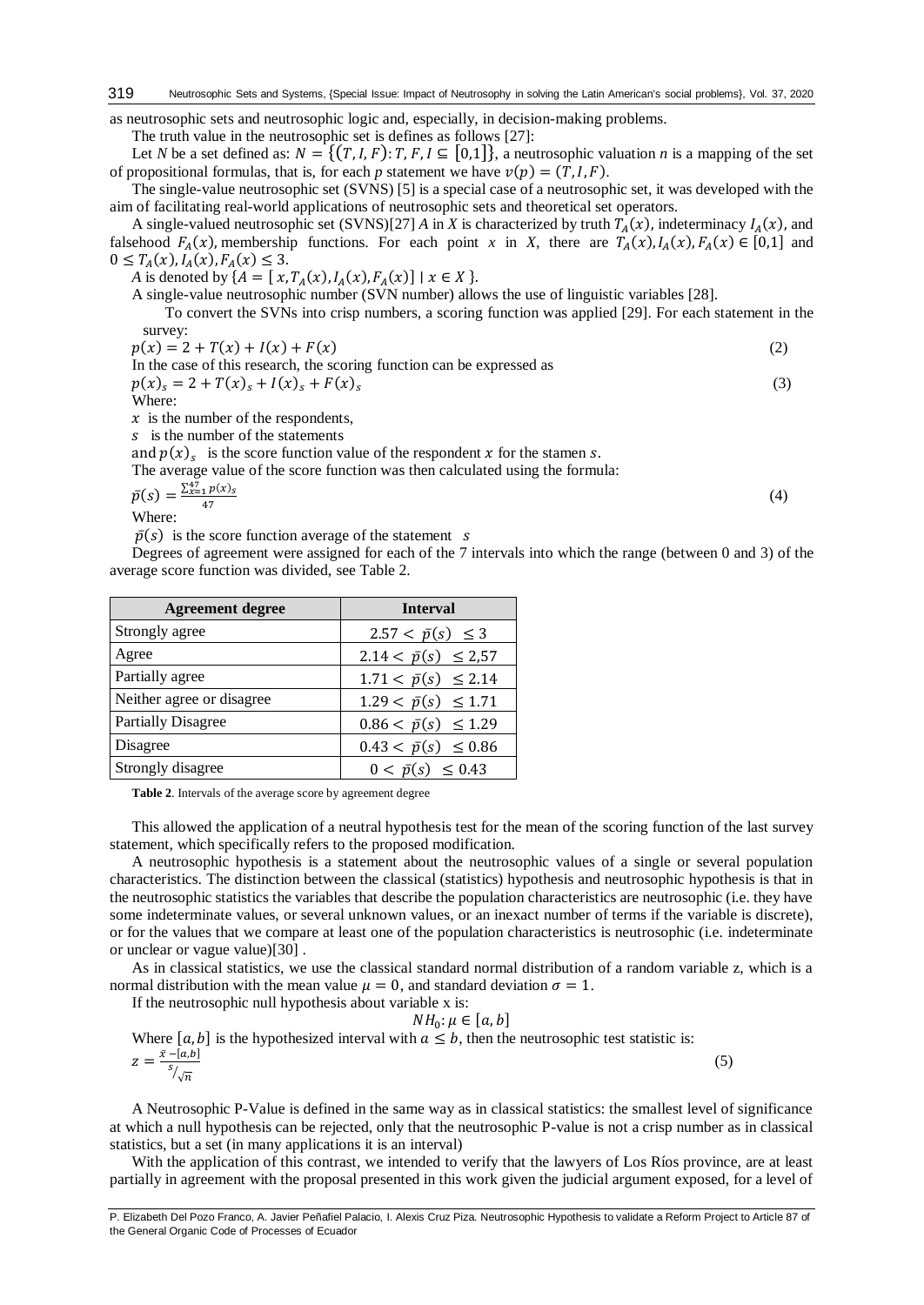significance between 0.90% and 0.95%, which shows the neutral character of the hypothesis test carried out.

#### **3 Results**

By applying the survey we obtained the sample results summarized in figure 1.



**Figure 1.** Sample results

In the bar graph it can be seen at first sight that for none of the elements that support the argument, degrees of agreement lower than "Neither agree or disagree" were obtained. For each of the proposed statements, "Agree" categories were obtained from more than 20 of the respondents. Finally, it should be noted that for the statement referring to the proposal for modification presented (4), the greatest number of opinions with a "Strongly agree" degree of agreement was obtained.

This sample analysis was complemented by the calculation of the central tendency statistic applied (4), through which it was possible to assign a global category for each question of the survey as proposed in table 2.

The average values of the scoring function were higher than 2.32 in all cases, so we can assure that 100% of the consulted lawyers agree with the proposals of this research. It is worth noting that the maximum average value for a question (2.513) was reached for question number 4, which is a good indicator of the level of acceptance of the proposal at the sample level. The results mentioned above are shown in table 3

|                         |       | Statement 1   Statement 2   Statement 3   Statement 4 |       |       |
|-------------------------|-------|-------------------------------------------------------|-------|-------|
| $\overline{p}(s)$       | 2.328 | 2.434                                                 | 2.457 | 2.513 |
| <b>Agreement Degree</b> |       |                                                       |       |       |

**Table 3**. Agreement degree for each statement

In order to demonstrate the assertion made: that the lawyers of Los Ríos province are, at least, partially in agreement with the Project of Reform to Article 87 of the General Organic Code of Processes of Ecuador regarding the fact that the defendant can justify his non-attendance at the hearing, whether by chance or force majeure, the following neutral hypothesis was put forward.

$$
NH_0: \bar{P} \in [0, 1.71] NH_1: \bar{P} > 1.71
$$

As in this case, the interval was used as a level of significance. The contrast statistic used is:

$$
z = \frac{2.513 - [0, 1.71]}{0.84 \sqrt{47}}
$$

$$
z = [6.55, 20.51]
$$

Therefore:

$$
Neutrosophic p-value = [0, 0]
$$

Then, we reject  $NH_0$  because  $max\{[0,0]\} < min\{[0.05, 0.1]\}.$ 

In fact, these values of neutrosophic p-value, allow us to assure, for a level of significance even of 100%, that the population mean of the scoring function for the studied universe is higher than 1.71, and therefore, the hypothesis raised about a positive acceptance level of the proposal is confirmed.

#### **Conclusions**

The consulted lawyers in this study showed a high degree of acceptance of both the basis of the legal argument presented, and the proposed amendment. The use of a Neutrosophic Hypothesis, allowed to demonstrate that the average population value of the acceptance of the presented reform is higher than 1.71, that is, it can be affirmed

P. Elizabeth Del Pozo Franco, A. Javier Peñafiel Palacio, I. Alexis Cruz Piza. Neutrosophic Hypothesis to validate a Reform Project to Article 87 of the General Organic Code of Processes of Ecuador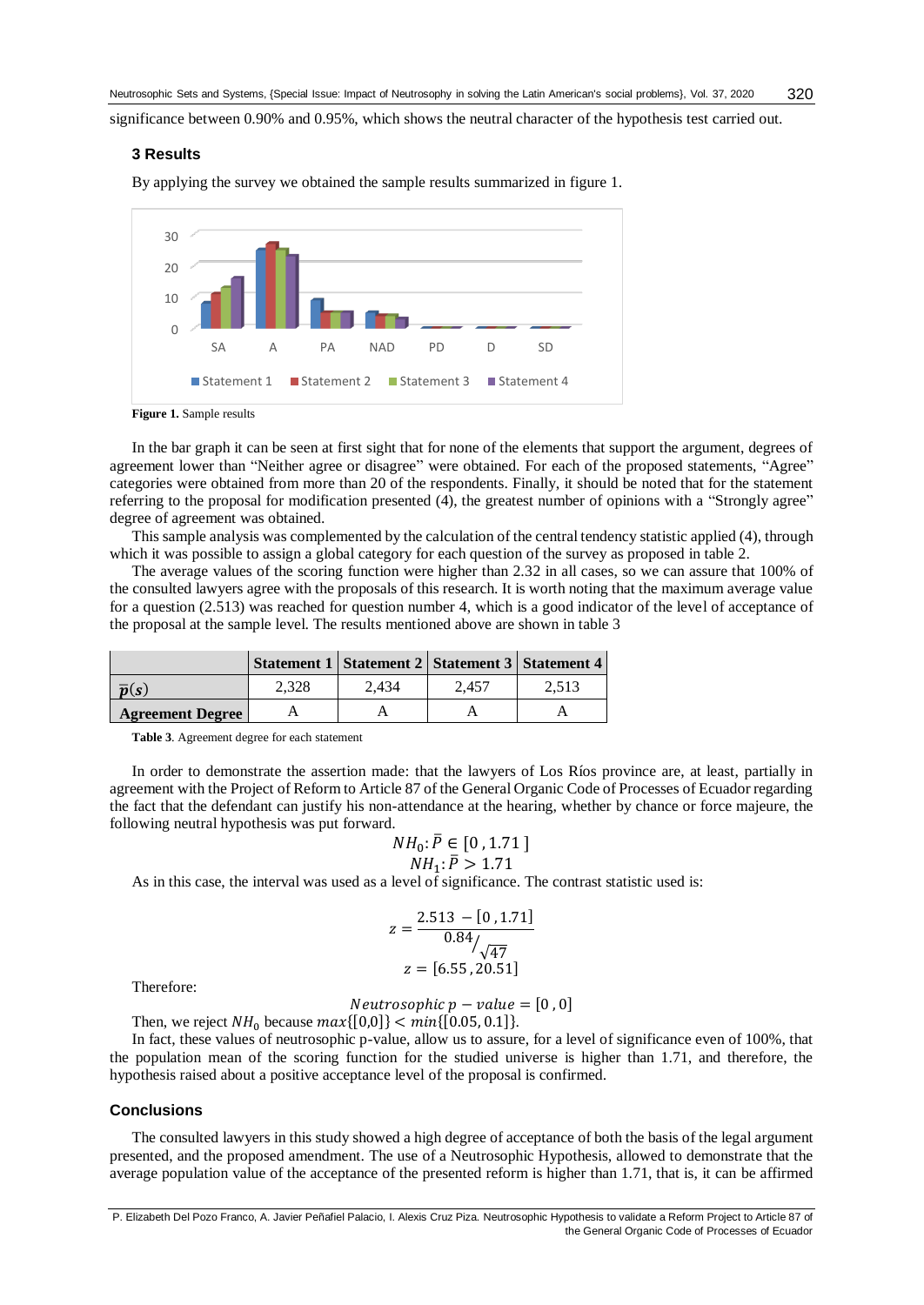Neutrosophic Sets and Systems, {Special Issue: Impact of Neutrosophy in solving the Latin American's social problems}, Vol. 37, 2020 321

that the lawyers of Los Ríos province are at least partially in agreement with making an amendment to Article 87 of the General Organic Code of Processes, on the possibility of the justification of the non-attendance of the defendant to the hearing, when this is due to fortuitous case or force majeure.

### **References**

- 1. Oficial, R., *Código Orgánico Integral Penal.* 2014.
- 2. de Procesos, C.O.G., *Código Orgánico General de Procesos.* Quito Ecuador: Suplemento del Registro Oficial, 2015(506).
- 3. Ricardo, J.E., R.M. Peña, G.R. Zumba, and I.I.O. Fernández, *La Pedagogía como Instrumento de Gestión Social: Nuevos Caminos para la Aplicación de la Neutrosofía a la Pedagogía*. 2018: Infinite Study.
- 4. Calamandrei, P., S.S. Melendo, and H. Alsina, *Derecho procesal civil*. 1962: Ediciones Jurídicas Europa-América Buenos Aires.
- 5. Código Civil *Código Civil Ecuatoriano.* Quito: Registro Oficial, 2005.
- 6. Penal, C.O.I. and D.D.R. OFICIAL, *Código Orgánico Integral Penal, COIP*. 2017, Recuperado.
- 7. PALLAREZ, E., *Derecho procesal civil.* 1968.
- 8. Payssé, S.D., *Lineamientos para una Reforma del Código Penal Uruguayo*. 2018, Universidad de la República.
- 9. Vargas Lima, A.E., *CÓDIGO PROCESAL CONSTITUCIONAL DE BOLIVIA: DOCTRINA, JURISPRUDENCIA CONSTITUCIONAL Y LEGISLACIÓN COMPARADA.* Estudios constitucionales, 2015. **13**(1): p. 431-444.
- 10. Del Ecuador, A.C., *Constitución de la República del Ecuador.* Quito: Tribunal Constitucional del Ecuador. Registro oficial Nro, 2008. **449**.
- 11. Andrade, R.V., *Derecho procesal penal ecuatoriano según el Código orgánico integral penal*. 2015: Ediciones Legales EDLE.
- 12. Le, C., *Preamble to Neutrosophy and Neutrosophic Logic.* MULTIPLE VALUED LOGIC, 2002. **8**(3): p. 285- 296.
- 13. Smarandache, F., *Sixth International Anthology on Paradoxism*. 2011: Infinite Study.
- 14. Smarandache, F., *Fifteenth International PhotoVideoAnthology on Paradoxism*. 2020: Infinite Study.
- 15. Aguilar Berrezueta, R., E.M. Sandoval, B. Villalta Jadán, and D. Palma Rivera, *An integrative neutrosophic model focused on personality (inmfp) for the adequate management of the level of work stress.* Neutrosophic Sets and Systems, 2020. **34**(1): p. 4.
- 16. Alava, M.V., S.P. Delgado Figueroa, H.M. Blum Alcivar, and M.Y. Leyva Vazquez, *Single valued neutrosophic numbers and analytic hierarchy process for project selection.* Neutrosophic Sets and Systems, 2018. **21**(1): p. 13.
- 17. Alava, R.P., J.M. Murillo, R.B. Zambrano, and M.I. Zambrano Vélez, *PEST Analysis Based on Neutrosophic Cognitive Maps: A Case Study for Food Industry.* Neutrosophic Sets and Systems, 2018. **21**(1): p. 10.
- 18. Ortega, R.G., M. Rodríguez, M.L. Vázquez, and J.E. Ricardo, *Pestel analysis based on neutrosophic cognitive maps and neutrosophic numbers for the sinos river basin management.* Neutrosophic Sets and Systems, 2019. **26**(1): p. 16.
- 19. Smarandache, F., J.E. Ricardo, E.G. Caballero, M.Y. Leyva Vázquez, and N.B. Hernández, *Delphi method for evaluating scientific research proposals in a neutrosophic environment.* Neutrosophic Sets & Systems, 2020. **34**.
- 20. Carballido, R.M., H. Paronyan, M.A. Matos, and A.L. Santillán Molina, *Neutrosofic statistics applied to demonstrate the importance of humanistic and higher education components in students of legal careers.* Neutrosophic Sets and Systems, 2019. **26**(1): p. 26.
- 21. Cejas, M.N., M.C. Martínez, L.F. Piñas Piñas, and J.X. Iglesias Quintana, *Neutrosofic Iadov for the analysis of satisfaction on the regularities in the international legal field concerning the human rights of migrant workers in Ecuador.* Neutrosophic Sets and Systems, 2019. **26**(1): p. 20.
- 22. Elhassouny, A., S. Idbrahim, and F. Smarandache, *Machine learning in Neutrosophic Environment: A Survey.* Neutrosophic Sets and Systems, 2019. **28**(1): p. 7.
- 23. Haktanır, E., *Interval-valued neutrosophic hypothesis testing.* Journal of Intelligent & Fuzzy Systems, 2020. **38**(1): p. 1107-1117.
- 24. Sierra Morán, J.C., J.F. Enríquez Chuga, W.M. Arias Collaguazo, and C.W. Maldonado Gudiño, *Neutrosophic statistics applied to the analysis of socially responsible participation in the community.* Neutrosophic Sets and Systems, 2019. **26**(1): p. 4.
- 25. Deli, I., M. Ali, and F. Smarandache. *Bipolar neutrosophic sets and their application based on multi-criteria decision making problems*. in *2015 International Conference on Advanced Mechatronic Systems (ICAMechS)*. 2015. IEEE.